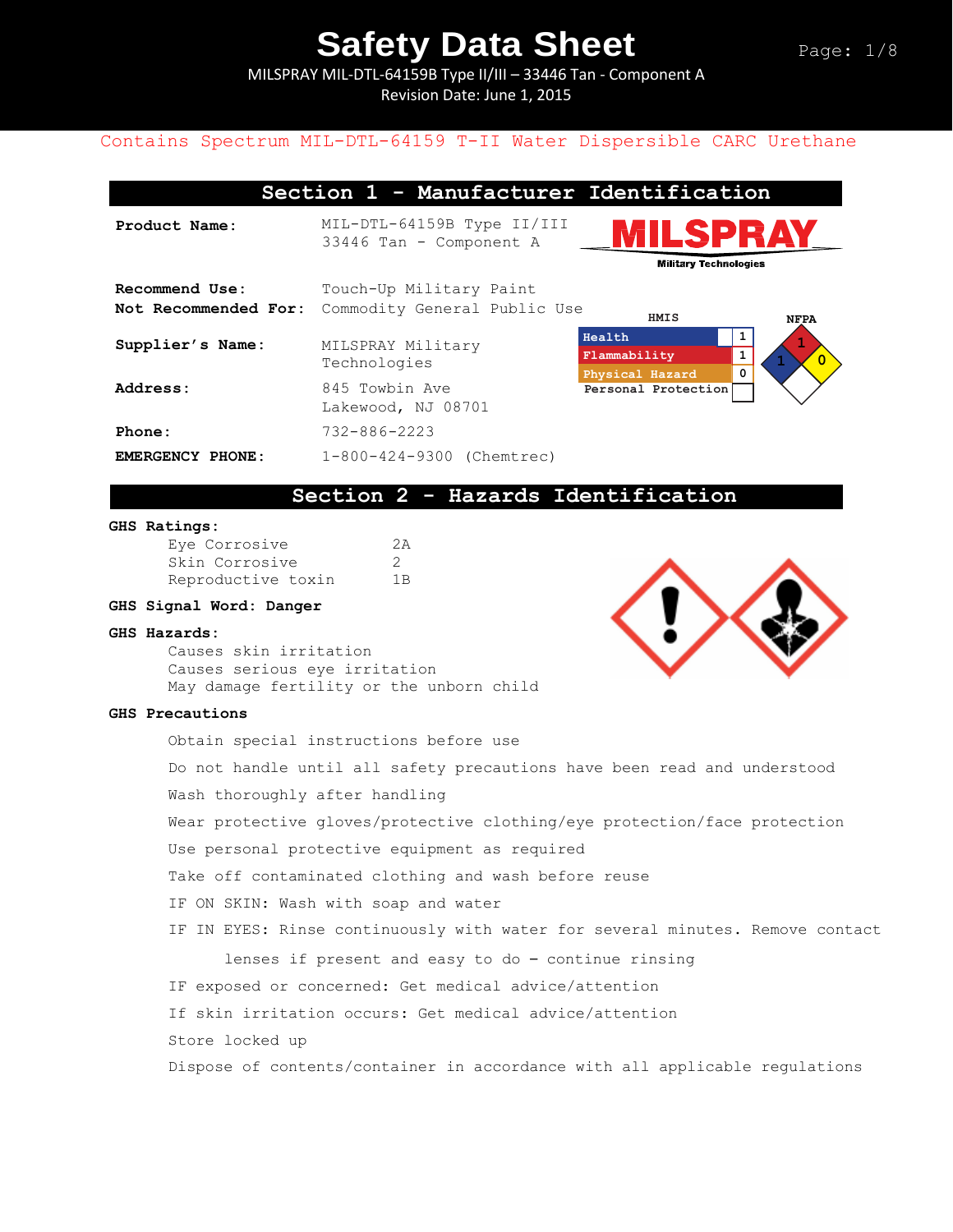MILSPRAY MIL-DTL-64159B Type II/III – 33446 Tan - Component A Revision Date: June 1, 2015

# **Section 3 - Composition/Information on Ingredients**

| Chemical                                       | CAS No.          | Weight<br>Percent |
|------------------------------------------------|------------------|-------------------|
| Water                                          | $7732 - 18 - 5$  | $40 - 50%$        |
| Trade Secret                                   |                  | $10 - 20%$        |
| Titanium Dioxide                               | $13463 - 67 - 7$ | $10 - 20%$        |
| Polymeric condensate of urea &<br>formaldehyde | $9011 - 05 - 6$  | $5 - 10$ %        |
| n-Methyl-2-Pyrroliodone                        | $872 - 50 - 4$   | $1 - 5$ %         |
| Ethene, Homopolymer                            | $68441 - 17 - 8$ | $1 - 5%$          |
| Inorganic Metal Oxide                          | $20344 - 49 - 4$ | $1 - 5%$          |
| Green Chromium (III) Oxide                     | $1308 - 38 - 9$  | $1 - 5%$          |

## **Section 4 - First Aid Measures**

**EYE CONTACT:** Flush eyes gently with water while holding eyelids apart. If symptoms persist or if there is any visual difficulty, seek immediate medical attention.

**SKIN CONTACT:** Remove contaminated clothing. Wash exposed area with soap and water. If symptoms persist, seek medical attention. Launder clothing before reuse.

**INHALATION:** If symptoms develop, move individual away from exposure and into fresh air. If symptoms persist, seek medical attention. If breathing is difficult, administer oxygen. Keep person warm and quiet; seek immediate medical attention.

**INGESTION:** Seek medical attention. If individual is drowsy or unconscious, do not give anything by mouth; place individual on the left side with the head down. Contact a physician, medical facility, or poison control center for advice about whether to induce vomiting. If possible, do not leave individual unattended.

**NOTE TO PHYSICIAN:** Preexisting disorders of the following organs (or organ systems) may be aggravated by exposure to this material: lung (ie; asthma-like conditions), skin (redness or rash-like symptoms, irritation)

### **Section 5 - Fire Fighting Measures**

**FLASH POINT:** 95°C (203°F)

### **LEL:**1.00 **UEL:** 10.00

**SUITABLE EXTINGUISHING MEDIA:** Use water, foam, Carbon Dioxide, or Dry Chemical fire fighting apparatus.

**UNUSUAL FIRE & EXPLOSION HAZARDS:** This water based solution in non-flammable however, in a fire situation vapors that are heavier than air and may travel along the ground or be moved by ventilation and ignited by heat, pilot lights, other flames, or other ignition sources at locations distant from material handling area. Never use welding or cutting torch on or near containers even when empty, as product and/or product residue can ignite explosively

**SPECIAL FIRE FIGHTING PROCEDURES:** Treat all fires as chemical in nature. The use of water may be suitable as an extinguishing media, but will be helpful in keeping adjacent containers cool. Avoid spreading burning liquid with Water used for cooling purposes.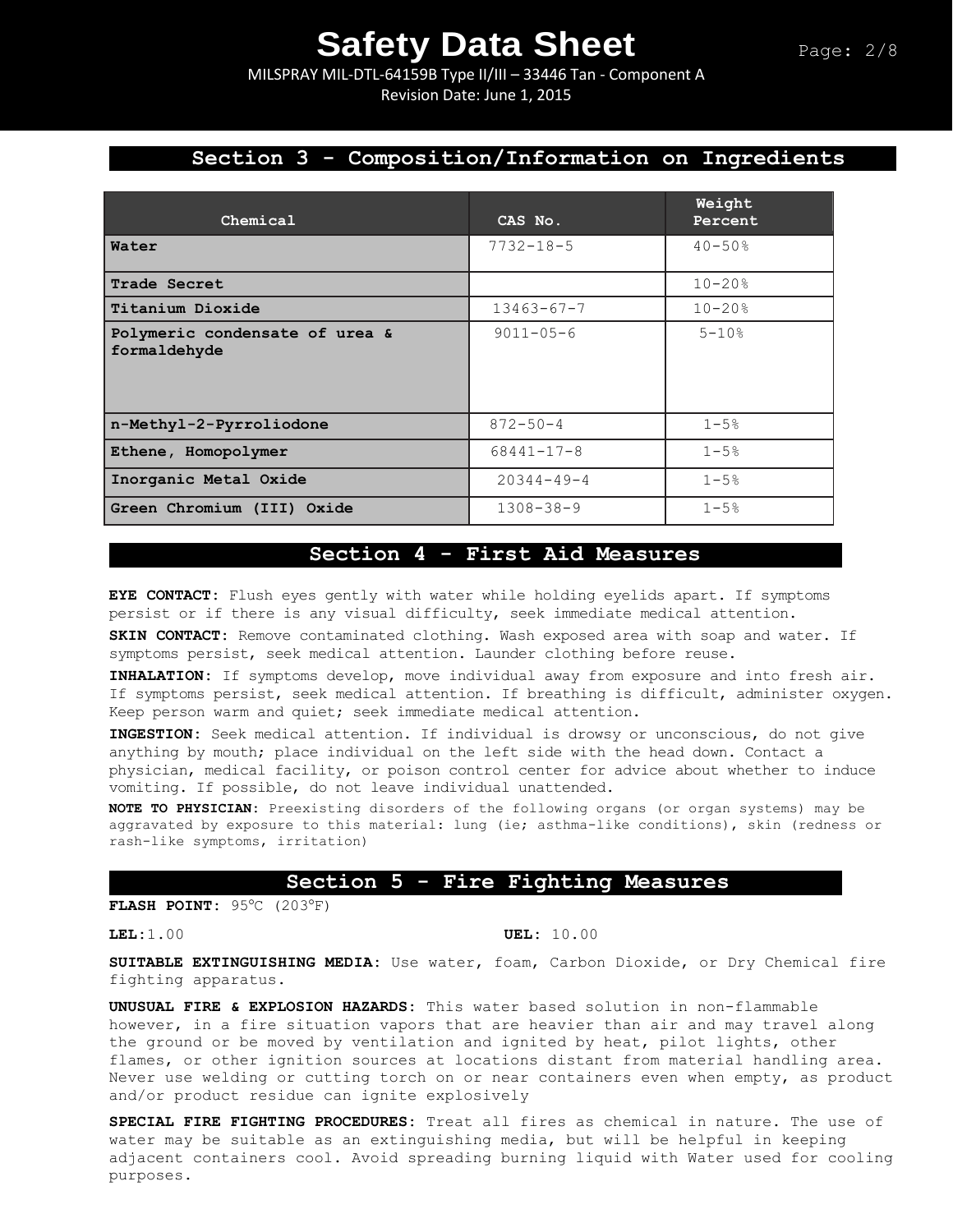MILSPRAY MIL-DTL-64159B Type II/III – 33446 Tan - Component A Revision Date: June 1, 2015

**UNSUITABLE EXTINGUISHING MEDIA:** Not available.

**PRODUCTS OF COMBUSTION:** May form oxides of carbon, and nitrogen.

**PROTECTION OF FIREFIGHTERS:** Firemen and emergency responders: wear full turnout gear or Level A equipment, including positive-pressure, self-contained breathing apparatus (SCBA), and chemical resistant personal protective equipment. Refer to the personal protective equipment section of this MSDS.

**NFPA 704:** Health = 1 Flammability = 1 Instability = 0

## **Section 6 - Accidental Release Measures**

**PERSONAL PRECAUTIONS:** Not available.

**ENVIRONMENTAL PRECAUTIONS:** Stop spill at source, and prevent material from entering drains, sewers, streams or other bodies of water.

**METHODS OF CONTAINMENT:** Dike spill area with suitable absorbant material or chemical booms to limit spreading.

**SPILL AND LEAK PROCEDURES:** Spill supervisor - Ensure cleanup personnel wear all appropriate Personal Protective Equipment (PPE), including respiratory protection. Remove all ignition sources. Keep nonessential personnel away from the contaminated area.

#### **METHODS OF CLEAN-UP:**

**Small Spills:** Ventilate area, and keep sources of ignition and hot metal surfaces isolated from the spill. Absorb liquid using vermiculite, sawdust, speedy-dry, or other suitable floor absorbent material. Use only non-sparking tools to collect and transfer to a suitable container for disposal in accordance with local and federal regulations.

**Large Spills:** Eliminate all ignition sources, and ventilate area. Persons not wearing protective equipment should be excluded from area of spill until clean-up has been completed. Stop spill at source, and prevent material from entering drains, sewers, streams or other bodies of water. Dike spill area with suitable absorbent material or chemical booms to limit spreading. If run-off occurs, notify authorities as required. Pump or vacuum transfer spilled product to clean containers for recovery. Absorb unrecoverable product, and transfer contaminated absorbent, soil and other materials to containers for disposal in accordance with local, state, and federal regulations. Note; use only non-sparking equipment to clean up spills.

**OTHER INFORMATION:** Not available.

## **Section 7 - Handling and Storage**

**HANDLING**: Wear all appropriate Personal Protective Equipment (PPE). Wear respiratory protection or ensure adequate ventilation at all times as vapors can accumulate in confined or poorly ventilated areas. Use the product in a manner which minimizes splashes and/or the creation of dust. Keep containers dry and closed when not in use. Do not handle or store material near heat, sparks, open flames, or other sources of ignition. Sufficiently ground container when transferring material from one container to another.

Emergency eyewash fountains and safety showers should be available in the immediate vicinity of potential exposure. Sudden release of hot organic chemical vapors or mists from process equipment operating at elevated temperatures and pressures, or sudden ingress of air into vacuum equipment, may result in ignitions without the presence of obvious ignition sources. Any use of this product in elevated temperature, pressurized, or vacuum process should be thoroughly evaluated to establish and maintain safe operating conditions.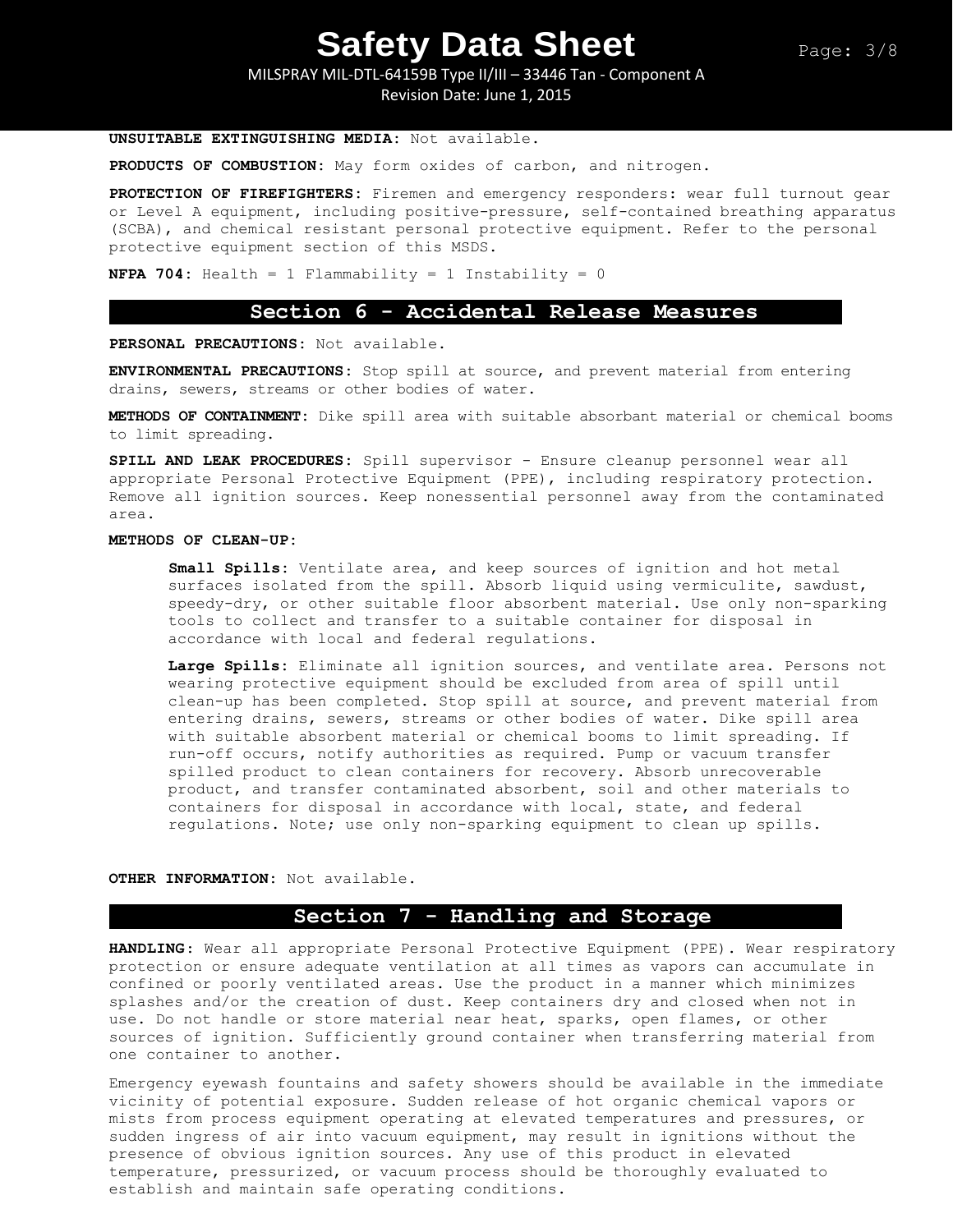MILSPRAY MIL-DTL-64159B Type II/III – 33446 Tan - Component A Revision Date: June 1, 2015

**STORAGE:** Store this material in tightly sealed original containers only, in a segregated area with adequate ventilation to prevent a build-up of "fumes" that could pose a safety hazard with regard to personal exposure and fire. Keep all sources of ignition away from storage area, and store material at temperatures between 50 to 80 degrees F.

**Section 8 - Exposure Controls/Personal Protection**

| Chemical                                       | <b>OSHA</b><br>Exposure Limits      | <b>ACGIH</b><br>Exposure<br>Limits     |
|------------------------------------------------|-------------------------------------|----------------------------------------|
| Water                                          | OELs not<br>established             | OELs not<br>established                |
| Trade Secret                                   |                                     |                                        |
| Titanium Dioxide                               | PEL $15mg/m3$ - TWA<br>(total dust) | $TLV$ 10mg/m3 -<br>TWA<br>(total dust) |
| Polymeric condensate of<br>urea & formaldehyde | OELs not<br>established             | OELs not<br>established                |
| n-Methyl-2-Pyrroliodone                        | OELs not<br>established             | OELs not<br>established                |
| Ethene, Homopolymer                            | OELs not<br>established             | OELs not<br>established                |
| Inorganic Metal Oxide                          | OELs not<br>established             | OELs not<br>established                |
| Green Chromium (III) Oxide                     | OELs not<br>established             | OELs not<br>established                |

**ENGINEERING CONTROLS:** Ensure that any processing ovens are vented to prevent the introduction of fumes into the workplace, and to prevent a build up of fume within the oven. Use only explosion proof equipment, and ground containers and transfer equipment. Use only chemically resistant transfer equipment, and measuring containers.

**RECOMMENDED VENTILATION:** General mechanical ventilation may be sufficient to keep product vapor concentrations within specified time-weighted averages. If general ventilation proves inadequate to maintain safe vapor concentrations, supplemental local exhaust may be required.

**EYE PROTECTION**: The use of safety glasses, chemical goggles, and/or face shields are recommended to safeguard against potential eye contact, irritation, or injury. The availability of eye wash stations when using this product is highly recommended.

**SKIN PROTECTION:** The use of chemical resistant gloves is recommended to prevent repeated or prolonged contact with the skin. Wear impervious clothing and boots. The use of chemical aprons is advised when working with and/or transferring these materials. The availability of safety showers in work areas is recommended.

**RESPIRATORY PROTECTION**: If workplace exposure limits of product or any component is exceeded, the use of a NIOSH/MSHA respirator will be necessary. In general the use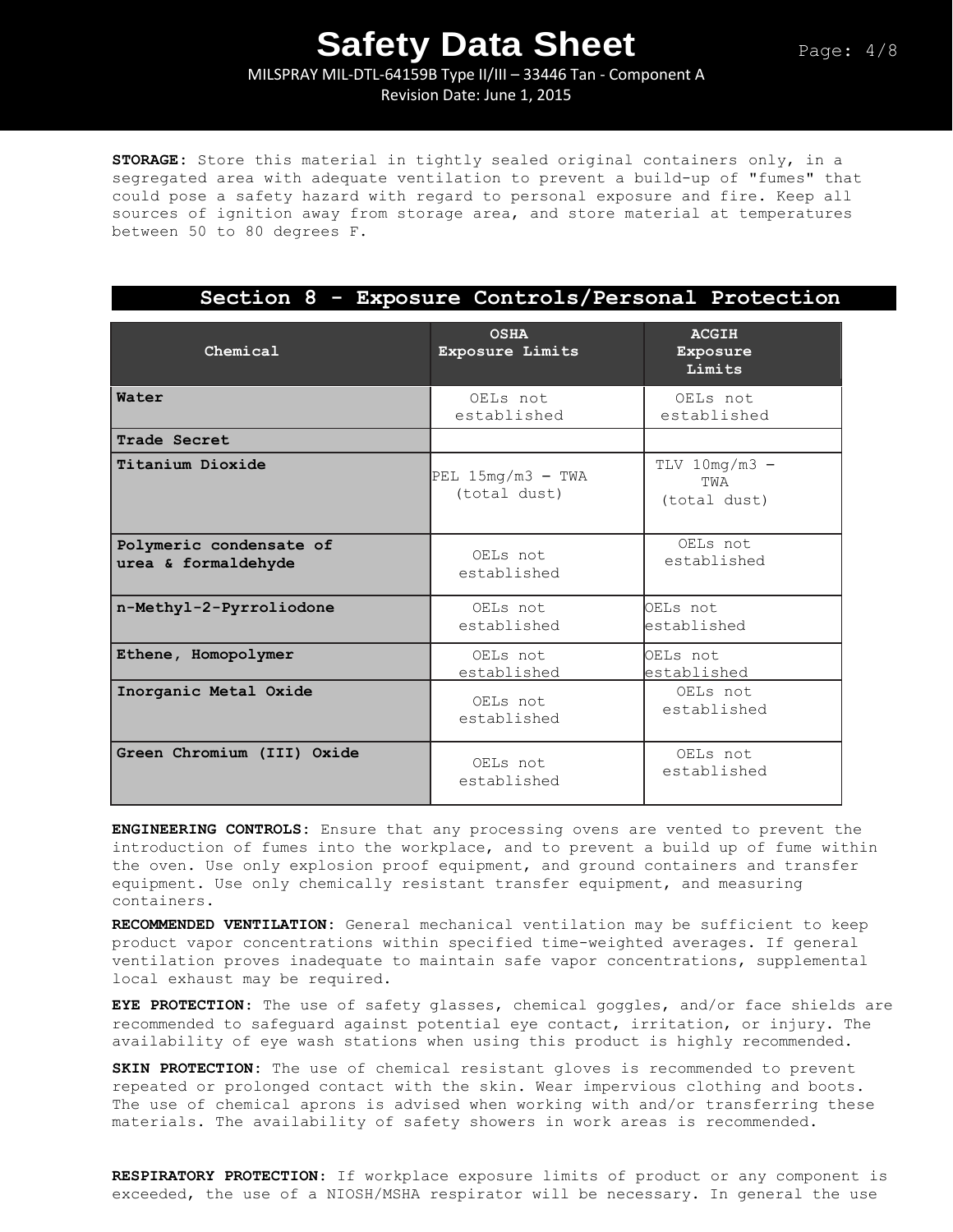MILSPRAY MIL-DTL-64159B Type II/III – 33446 Tan - Component A Revision Date: June 1, 2015

of an organic vapor cartridge with a dust/mist pre-filter will be sufficient. In the absence of proper environmental controls, a NIOSH/MSHA approved air supplied respirator is advised.

**HYGIENE:** Not available.

**CONTAMINATED EQUIPMENT:** Dispose of the waste in compliance with all Federal, state, regional, and local regulations.

### **Section 9 - Physical and Chemical Properties**

**APPEARANCE:** Viscous liquid either colored or milky depending on product. **ODOR:** Strong solvent/ammonia type odor. **VAPOR DENSITY:** Heavier than air. **EVAPORATION RATE:** Slower than ether. **PHYSICAL STATE:** Liquid **% Volume Volatile:** 66.68 **Formula Lb/Gal:** 10.15 **Boiling Range:** 77 to 100C **Lbs VOC/Gallon Less Water:** 0.97 **Gms VOC/Liter Less Water:** 117 **pH:** Not available. **MELTING POINT/FREEZING POINT:** Not available. **FLASH POINT:** 95°C (203°F) **FLAMMABILITY:** Not available. **UPPER/LOWER LIMITS FLAMMABITLITY:** 10.00/1.00 **VAPOR PRESSURE:** Not available. **RELATIVE DENSITY:** 1.216 **SOLUBITLITY:** Not available. **PARTITION COEFFICICIENT:** Not available. **AUTO-IGNITION TEMPERATURE:** Not available. **DECOMPOSITION TEMPERATURE:** Not available. **VISCOSITY:** Not available. **VAPOR DENSITTY:** Heavier than air.

## **Section 10 - Stability and Reactivity**

**STABILITY:** Is stable

**CONDITIONS TO AVOID:** Not available.

**INCOMPATIBLE MATERIALS:** The following incompatibilities may exist with components of this product: Strong oxidizing agents, acids, strong oxidizing agents. Alkali/base/caustic solutions, and heat.

**HAZARDOUS DECOMPOSITION PRODUCTS:** Thermal decomposition in the presence of air may yield the following; May form: aldehydes, carbon dioxide and carbon monoxide, ketones, organic acids. Oxides of carbon, such as carbon dioxide & carbon monoxide.

**POSSIBILITY OF HAZARDOUS REACTIONS:** Hazardous polymerization will not occur.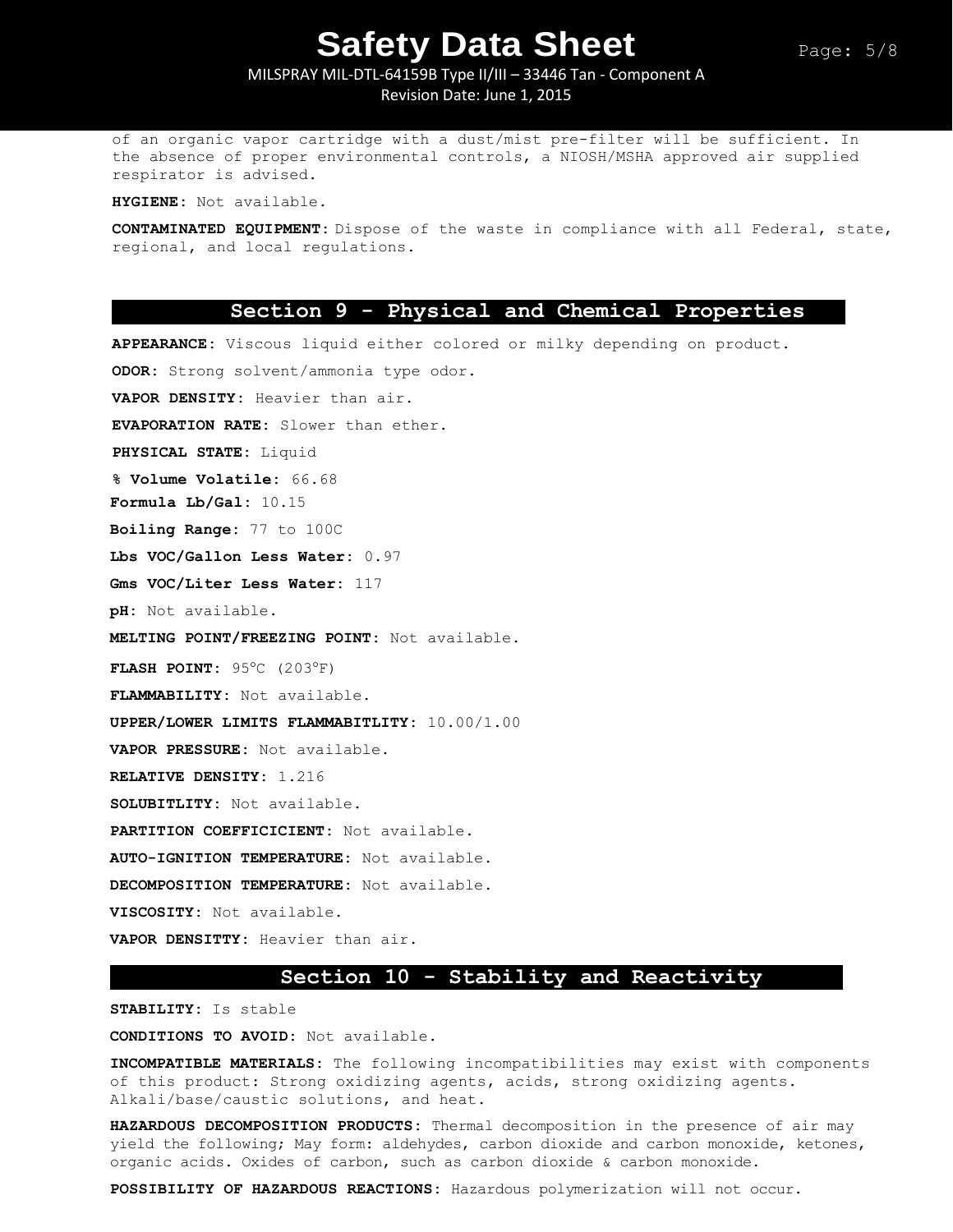MILSPRAY MIL-DTL-64159B Type II/III – 33446 Tan - Component A Revision Date: June 1, 2015

## **Section 11 - Toxicological Information**

**LIKELY ROUTES OF EXPOSURE:** Eye contact, Skin contact, Ingestion, and Inhalation **EYE:** Can cause eye irritation. Symptoms include stinging, tearing, redness, and swelling of eyes.

**INHALATION:** Breathing of vapor or mist is possible. Breathing small amounts of this material during normal handling is not likely to cause harmful effects. Breathing large amounts may be harmful. Symptoms usually occur at air concentrations higher than the recommended exposure limits.

**SKIN:** May cause mild skin irritation. Prolonged or repeated contact may dry the skin. Symptoms may include redness, burning, drying and cracking of skin, and skin burns. Passage of this material into the body through the skin is possible, but it is unlikely that this would result in harmful effects during safe handling and use .

**Ingestion:** Swallowing small amounts of this material during normal handling is not likely to cause harmful effects. Swallowing large amounts may be harmful. This material can get into the lungs during swallowing or vomiting. This results in lung inflammation and other lung injury.

**MEDICAL CONDITIONS AGGRAVATED BY EXPOSURE:** Signs and symptoms of exposure to this material through breathing, swallowing, and/or passage of the material through the skin may include: mouth and throat irritation, stomach or intestinal upset, irritation of the nose, throat & airways, central nervous system depression, high blood sugar, coma. **TARGET ORGANS:** Reproductive system and Skin. This material shortens the time of onset or worsens the liver and kidney damage induced by other chemicals. Overexposure to this material has been suggested as a cause of the following effects in laboratory animals: mild, reversible liver effects, mild, reversible kidney effects, blood abnormalities. **CANCER INFORMATION:** Based on the available information, this material cannot be classified with regard to carcinogenicity. This material is NOT listed as a carcinogen by the International Agency for Research on Cancer, the National Toxicology Program, or the Occupational Safety and Health Administration.

**DEVELOPMENTAL INFORMATION:** This material (or a component) may be harmful to the human fetus based on positive test results with laboratory animals. Case studies show that prolonged intentional abuse of this product during pregnancy can cause birth defects in humans.

**CHRONIC EFFECTS:** Contains trivalent chromium compounds. As noted by the American Conference of Governmental Industrial Hygenists (ACGIH) in their publication, "Documentation of the Threshold Limit Values", repeated and prolonged exposures to trivalent chromium compounds may cause delayed effects involving the respiratory system .

**CARCINOGENICITY:** The following chemicals comprise 0.1% or more of this mixture and are listed and/or classified as carcinogens or potential carcinogens by NTP, IARC, OSHA (mandatory listing), or ACGIH (optional listing) .

CAS Number-None, Description-N/A, %Weight-N/A, Carcinogen Rating-N/A

**MIXTURE TOXICITY:** Inhalation Toxicity LC50: 5mg/L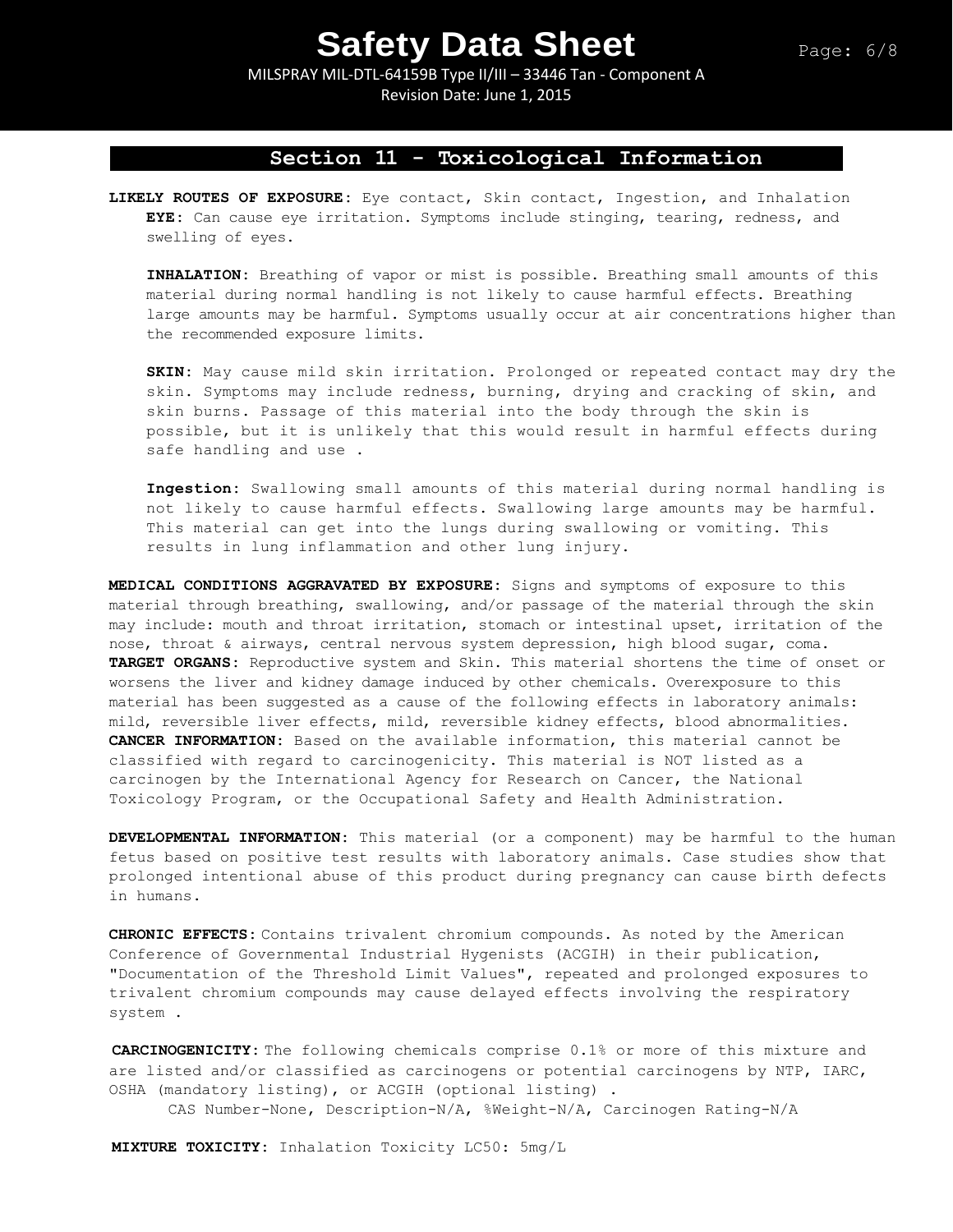MILSPRAY MIL-DTL-64159B Type II/III – 33446 Tan - Component A Revision Date: June 1, 2015

#### **COMPONENT TOXICITY:**

| Chemical               | LD50                                                                      | LC50                         |
|------------------------|---------------------------------------------------------------------------|------------------------------|
| n-Methyl-2-Pyrrolidone | $\sqrt{0 \text{ral}: 3,598 m}$ g/kg<br>(Rat)<br>Dermal: 8g/kg<br>(Rabbit) | Inhalation:<br>$3mg/L$ (Rat) |

### **Section 12 - Ecological Information**

**ENVIRONMENTAL EFFECTS:** Not available.

## **Section 13 - Disposal Considerations**

As the US EPA, state, regional, and other regulatory agencies may have jurisdiction over the disposal of your facility's hazardous waste, it is incumbent upon you, the hazardous waste generator, to learn of and satisfy all the requirements which affect you. Dispose of the hazardous waste at a properly licensed and permitted disposal site or facility. Ensure conformity to all applicable hazardous waste disposal regulations.

The US EPA Hazardous Waste Numbers which follow are applicable to this unadulterated product if the product enters the "waste stream." Refer to Title 40 of the Code of Federal Regulations, Part 261 (40 CFR 261) . This part of the Code identifies solid wastes which are subject to regulation under various sections of the Code and which are subject to the notification requirements of Section 3010 of the Resource Conservation and Recovery Act (RCRA) .

### **Section 14 - Transport Information**

#### **DOMESTIC (USDOT):**

Proper Shipping Name: Non-Hazardous Water Base Paint Hazard Class: Not applicable. Packing Group: Not applicable.

## **Section 15 - Regulatory Information**

**State of California Safe Drinking Water and Toxic Enforcement Act of 1986 (Proposition 65):** WARNING! This product contains the following chemicals which are listed by the State of California as carcinogenic or a reproductive toxin:

872-50-4 n-Methyl-2-Pyrrolidone 1 to 5 %

13463-67-7 Titanium Dioxide 10 to 20 %

**Commonwealth of Massachusetts "Right to Know":** This product contains the following toxic or hazardous substances which appear on the Massachusetts Substance List:

```
Green Chromium (III) Oxide 1 to 5 %
n-Methyl-2-Pyrrolidone 1 to 5 %
Titanium Dioxide 10 to 20 %
```
**New Jersey Worker and Community Right To Know Hazardous Substance List:** The following substances appear on the New Jersey Right To Know Hazardous Substance List: